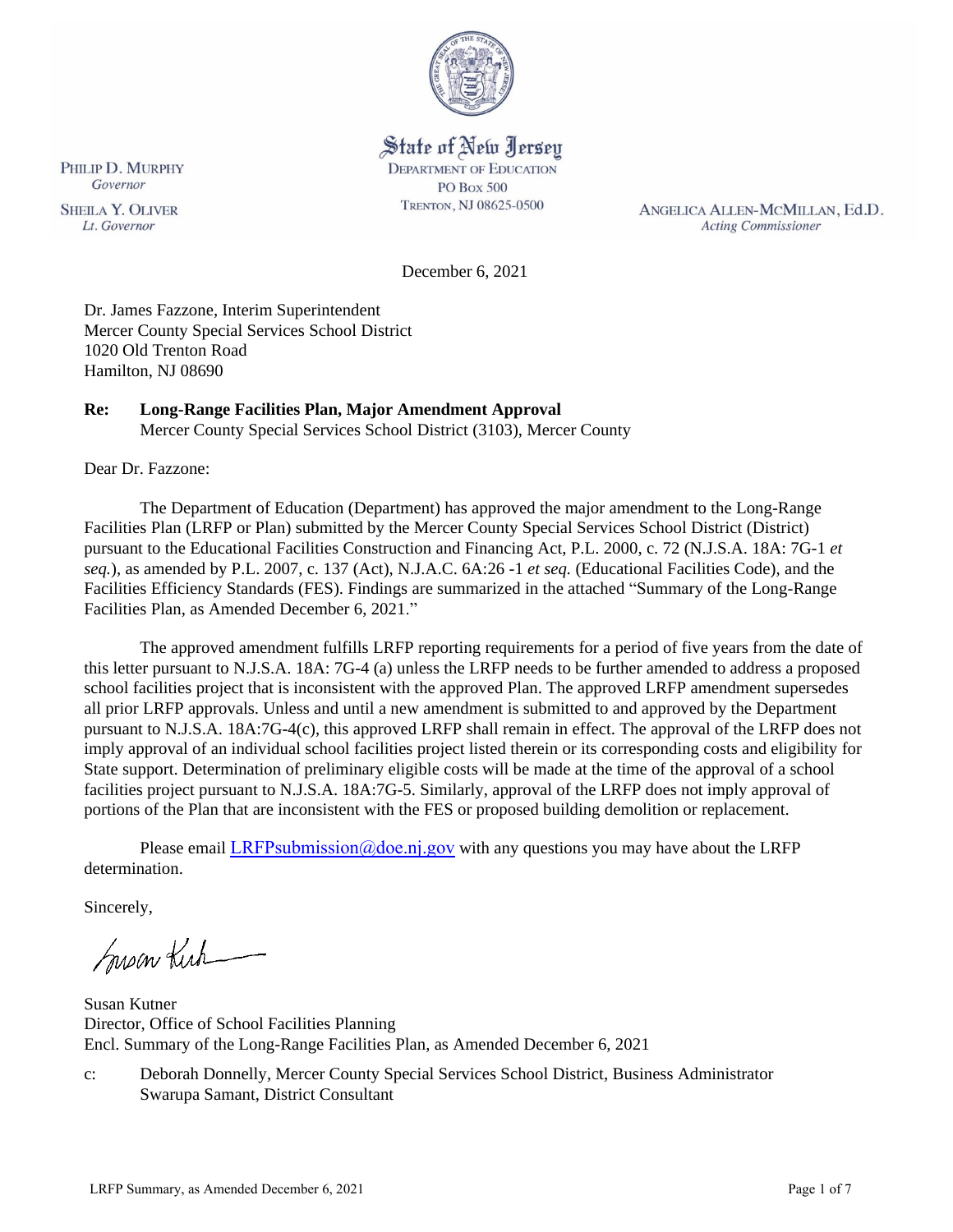# **Mercer County Special Services School District (3103) Summary of the Long-Range Facilities Plan, as Amended December 6, 2021**

The Department of Education (Department) has completed its review of the major amendment to the Long-Range Facilities Plan (LRFP or Plan) submitted by the Mercer County Special Services School District (District) pursuant to the Educational Facilities Construction and Financing Act, P.L. 2000, c. 72 (N.J.S.A. 18A: 7G-1 *et seq.*), as amended by P.L. 2007, c. 137 (Act), N.J.A.C. 6A:26-1 et seq. (Educational Facilities Code), and the Facilities Efficiency Standards (FES).

The following provides a summary of the District's approved amended LRFP. The summary is based on the standards set forth in the Act, the Educational Facilities Code, the FES, District-reported information in the Department's LRFP reporting system, and supporting documentation. The referenced reports in *italic* text are standard reports available on the Department's LRFP website.

## **1. Inventory Overview**

The District is classified as a Regular Operating District (ROD) for funding purposes. It provides services for students in grades PK-8.

The District identified existing and proposed schools, sites, buildings, rooms, and site amenities in its LRFP. Table 1 lists the number of existing and proposed district schools, sites, and buildings. Detailed information can be found in the *School Asset Inventory Report* and the *Site Asset Inventory Report.*

**As directed by the Department, school facilities projects that have received initial approval by the Department and have been approved by the voters, if applicable, are represented as "existing" in the LRFP.** Approved projects that include new construction and/or the reconfiguration/reassignment of existing program space are as follows: n/a.

| Category                                     | <b>Existing</b> | <b>Proposed</b> |
|----------------------------------------------|-----------------|-----------------|
| Number of Schools (assigned DOE school code) |                 |                 |
| Number of School Buildings <sup>1</sup>      |                 |                 |
| Number of Non-School Buildings <sup>2</sup>  |                 |                 |
| Number of Vacant Buildings                   |                 |                 |
| Number of Sites                              |                 |                 |

#### **Table 1: Number of Schools, School Buildings, and Sites**

Based on the existing facilities inventory submitted by the District:

- **•** Schools using leased buildings (short or long-term):  $n/a$
- Schools using temporary classroom units (TCUs), excluding TCUs supporting construction: n/a
- $\blacksquare$  Vacant/unassigned school buildings:  $n/a$

*<sup>1</sup>* Includes district-owned buildings and long-term leases serving students in district-operated programs

 $2$  Includes occupied district-owned buildings not associated with a school, such as administrative buildings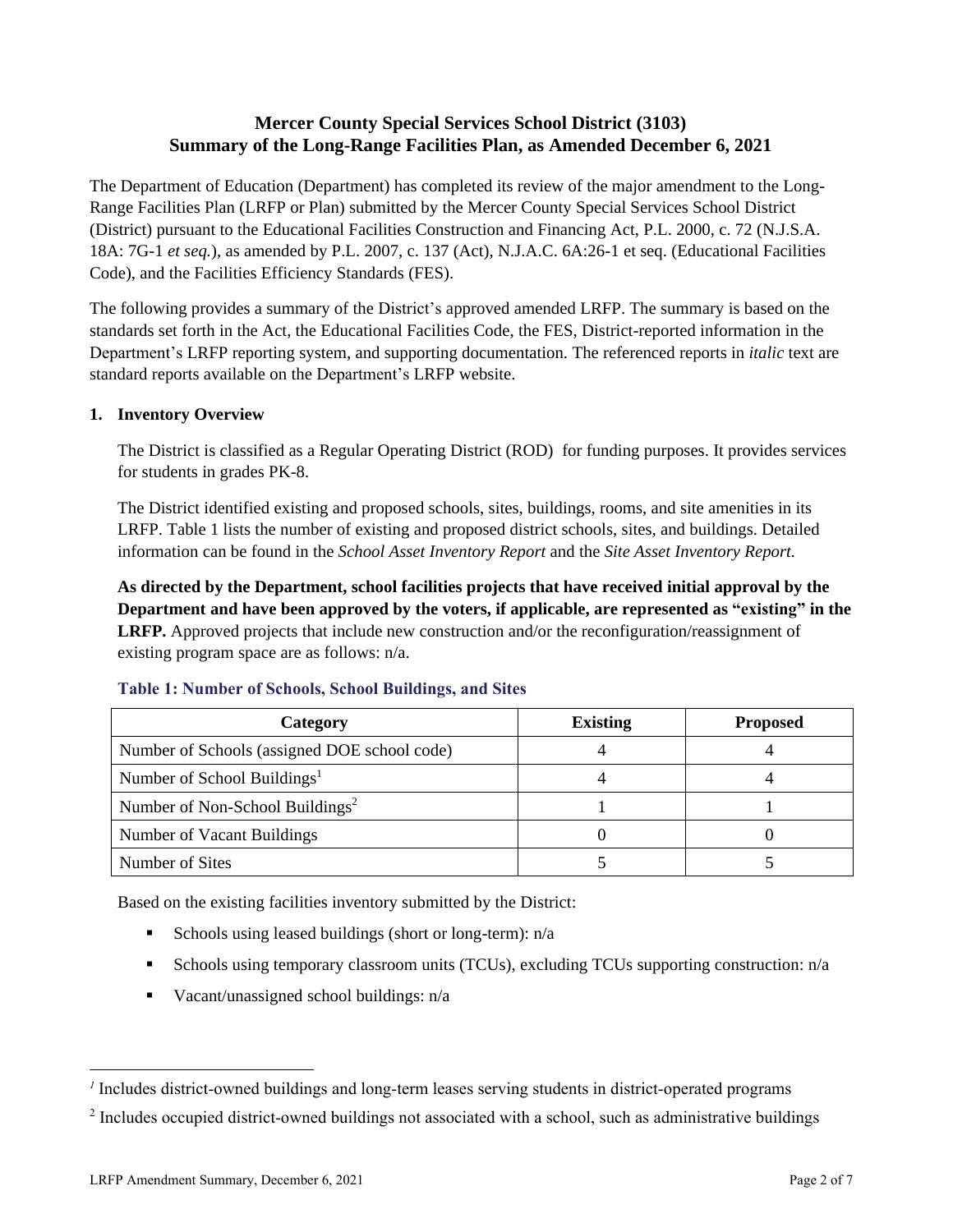## **Findings:**

The Department has determined that the proposed inventory is adequate for approval of the District's LRFP amendment. However, the LRFP determination does not imply approval of an individual school facilities project listed within the LRFP; the District must submit individual project applications for project approval.

## **2. District Enrollments**

The District determined the number of students, or "proposed enrollments," to be accommodated for LRFP planning purposes on a district-wide basis and in each school.

Since the District is a special services district, the Department does not require the submission of a standard cohort-survival enrollment projection. Instead, proposed enrollments are based on district proposed programs and capacity and are conditionally accepted for LRFP planning purposes pending a final determination when new construction is proposed in a school facilities project application.

Table 2 provides a comparison of existing and proposed enrollments.

| <b>Grades</b>   | <b>Existing Enrollments</b><br>2020-21 | <b>District Proposed Enrollments</b><br>2024-25 |
|-----------------|----------------------------------------|-------------------------------------------------|
| Grades PK to 5  | l 50                                   | 155                                             |
| Grades 6 to 8   | 104                                    | 100                                             |
| Grades 9 to 12  | 247                                    | 251                                             |
| Totals PK to 12 | 501                                    | 506                                             |

#### **Table 2: Enrollments**

## **Findings:**

The Department has determined the District's proposed enrollments to be acceptable for approval of the District's LRFP amendment. The Department will require a current enrollment projection at the time an application for a school facilities project is submitted incorporating the District's most recent enrollments in order to verify that the LRFP's planned capacity is appropriate for the updated enrollments.

## **3. District Practices Capacity**

Based on information provided in the room inventories, District Practices Capacity was calculated for each school building to determine whether adequate capacity is proposed for the projected enrollments based on district scheduling and class size practices. The capacity totals assume instructional buildings can be fully utilized regardless of school sending areas, transportation, and other operational issues. The calculations only consider district-owned buildings and long-term leases; short term leases and temporary buildings are excluded. **A capacity utilization factor of 90% for classrooms serving grades K–8 and 85% for classrooms serving grades 9–12 is applied in accordance with the FES.** No capacity utilization factor is applied to preschool classrooms.

In certain cases, districts may achieve adequate District Practices Capacity to accommodate enrollments but provide inadequate square feet per student in accordance with the FES, resulting in educational adequacy issues and "Unhoused Students." Unhoused students are considered in the "Functional Capacity"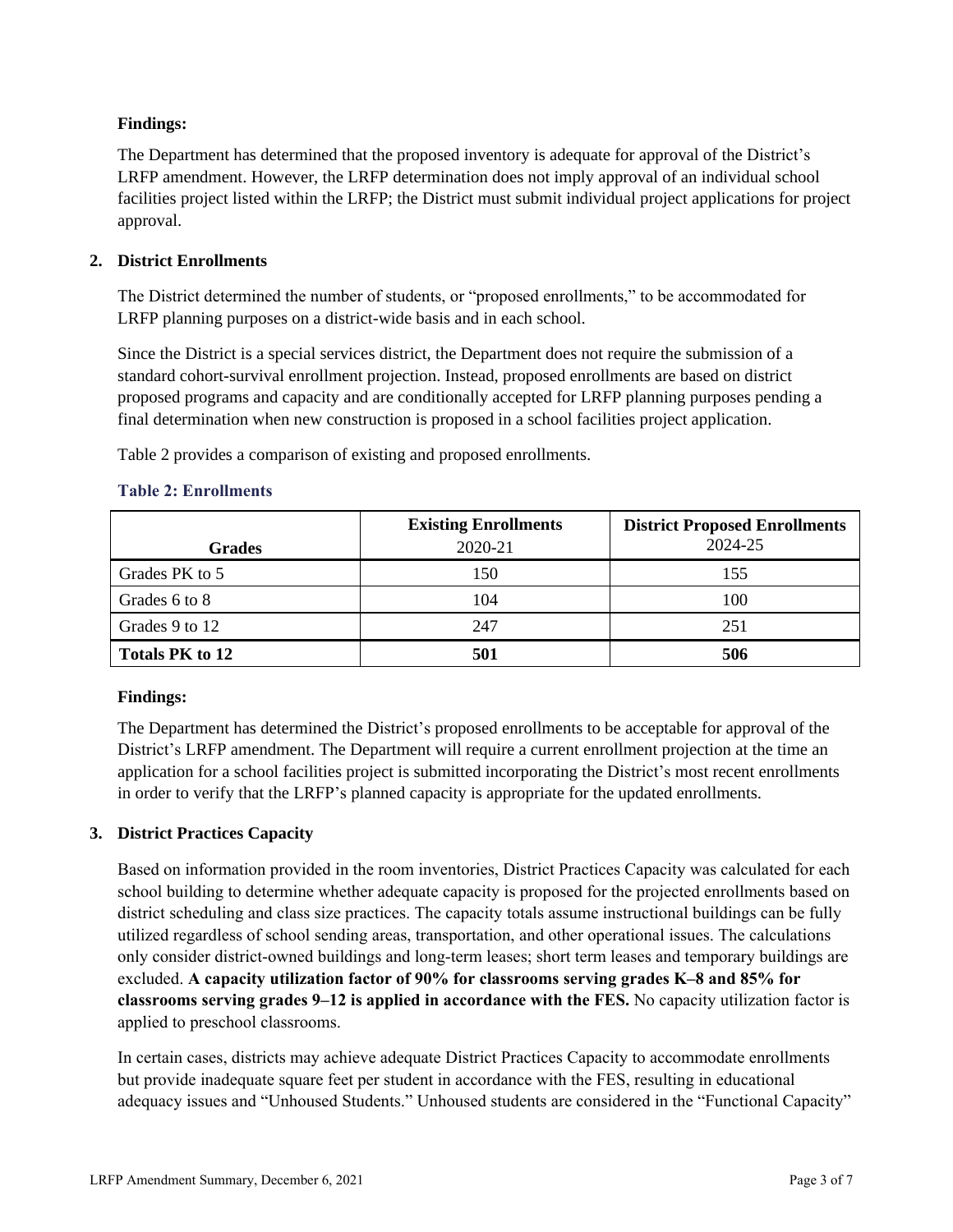calculations used to determine potential State support for school facilities projects and are analyzed in Section 4.

Table 3 provides a summary of proposed enrollments and existing and proposed District-wide capacities. Detailed information can be found in the LRFP website reports titled *FES and District Practices Capacity Report, Existing Rooms Inventory Report, and Proposed Rooms Inventory Report.*

| <b>Grades</b>              | <b>Proposed</b><br><b>Enrollments</b> | <b>Existing</b><br><b>District</b><br><b>Practices</b><br>Capacity | <b>Existing</b><br>Deviation* | <b>Proposed</b><br><b>District</b><br><b>Practices</b><br>Capacity | <b>Proposed</b><br>Deviation* |
|----------------------------|---------------------------------------|--------------------------------------------------------------------|-------------------------------|--------------------------------------------------------------------|-------------------------------|
| Elementary ( $PK$ to 5)    | 155                                   | 214.90                                                             | 59.90                         | 214.90                                                             | 59.90                         |
| Middle $(6 \text{ to } 8)$ | 100                                   | 101.13                                                             | 1.13                          | 101.13                                                             | 1.13                          |
| High $(9 \text{ to } 12)$  | 251                                   | 275.40                                                             | 24.40                         | 275.40                                                             | 24.40                         |
| <b>District Totals</b>     | 506                                   | 591.43                                                             | 85.43                         | 591.43                                                             | 85.43                         |

**Table 3: District Practices Capacity Analysis**

*\** Positive numbers signify surplus capacity; negative numbers signify inadequate capacity. Negative values for District Practices capacity are acceptable for approval if proposed enrollments do not exceed 100% capacity utilization.

Considerations:

- Based on the proposed enrollments and existing room inventories, the District is projected to have inadequate capacity for the following grade groups, assuming all school buildings can be fully utilized (100% capacity utilization): n/a
- Adequate justification has been provided by the District if the proposed capacity for a school significantly deviates from the proposed enrollments. Generally, surplus capacity is acceptable for LRFP approval if additional capacity is not proposed through new construction.

#### **Findings:**

The Department has determined that the proposed District Practices capacity, in accordance with the proposed enrollments, is adequate for approval of the District's LRFP amendment. The Department will require an enrollment update at the time an application for a school facilities project is submitted to verify the adequacy of the LRFP's planned capacity.

#### **4. New Construction Funding Eligibility**

*Functional Capacity* was calculated and compared to the proposed enrollments to provide a **preliminary estimate** of Unhoused Students and new construction funding eligibility. **A final determination will be made at the time of project application approval.**

*Functional Capacity* is the adjusted gross square footage of a school building *(total gross square feet minus excluded space)* divided by the minimum area allowance per full-time equivalent student for the grade level contained therein. *Unhoused Students* is the number of students projected to be enrolled in the District that exceeds the Functional Capacity of the District's schools pursuant to N.J.A.C. 6A:26-2.2(c). *Excluded Square Feet* includes (1) square footage exceeding the FES for any pre-kindergarten,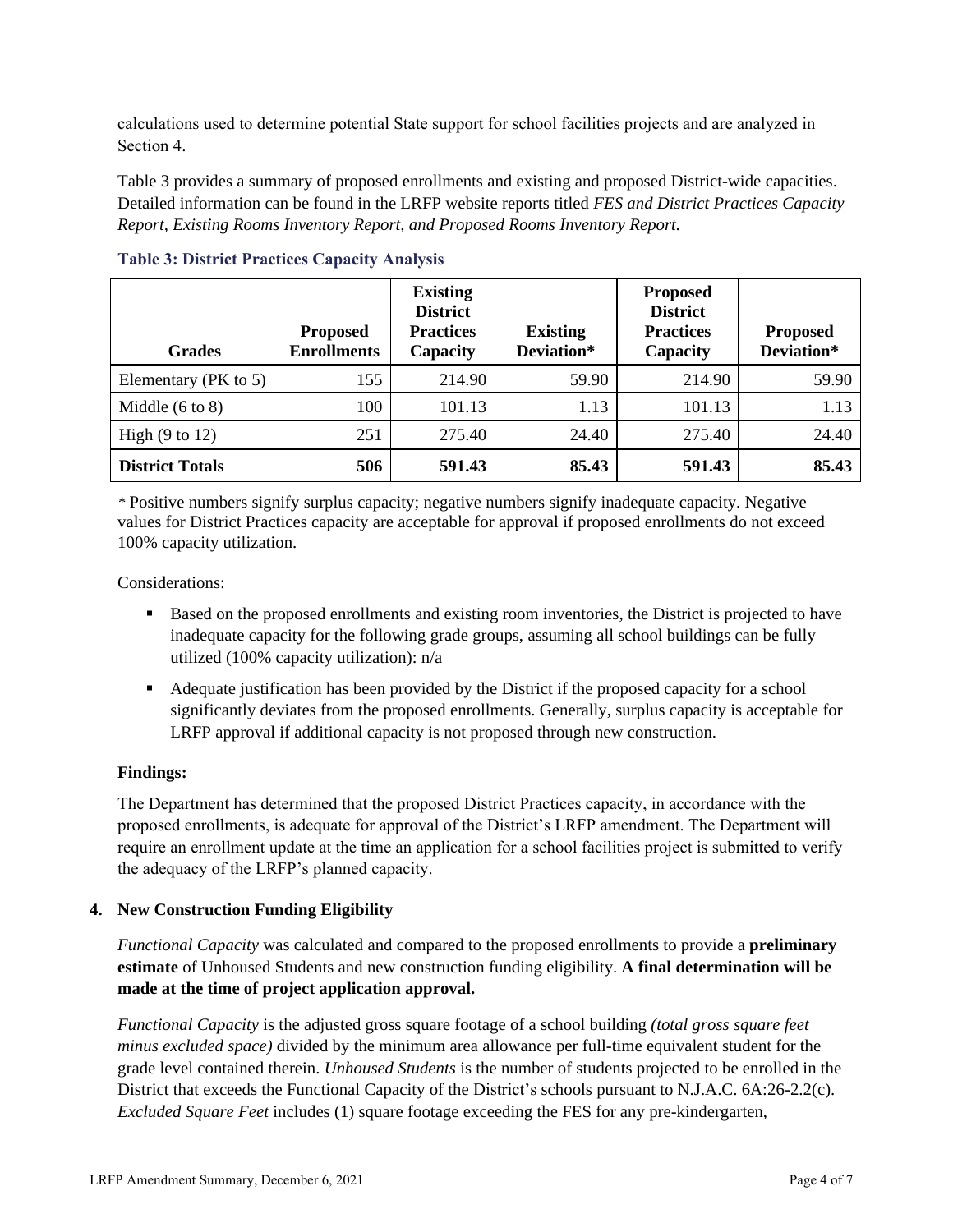kindergarten, general education, or self-contained special education classroom; (2) grossing factor square footage *(corridors, stairs, mechanical rooms, etc.)* that exceeds the FES allowance, and (3) square feet proposed to be demolished or discontinued from use. Excluded square feet may be revised during the review process for individual school facilities projects.

Table 4 provides a preliminary assessment of the Functional Capacity, Unhoused Students, and Estimated Maximum Approved Area for Unhoused Students for each FES grade group. The calculations exclude temporary facilities and short-term leased buildings. School buildings proposed for whole or partial demolition or reassignment to a non-school use are excluded from the calculations pending project application review. If a building is proposed to be reassigned to a different school, the square footage is applied to the proposed grades after reassignment. Buildings that are not assigned to a school are excluded from the calculations. In addition, only preschool students eligible for state funding (former ECPA students) are included. Detailed information concerning the calculations can be found in the *Functional Capacity and Unhoused Students Report* and the *Excluded Square Footage Report.*

| Category                                     | PK/K to 5 | 6 to 8   | 9 to 12  | <b>Total</b> |
|----------------------------------------------|-----------|----------|----------|--------------|
| Eligible PK /K-12 Proposed Enrollments       | 155       | 100      | 251      |              |
| FES Area Allowance (SF/student)              | 125.00    | 134.00   | 151.00   |              |
| <b>Prior to Completion of Proposed Work:</b> |           |          |          |              |
| <b>Existing Gross Square Feet</b>            | 107,719   | 43,085   | 86,858   | 237,662      |
| <b>Adjusted Gross Square Feet</b>            | 101,957   | 40,817   | 81,921   | 224,694      |
| <b>Adjusted Functional Capacity</b>          | 815.65    | 314.85   | 542.52   |              |
| <b>Unhoused Students</b>                     | 0.00      | 0.00     | 0.00     |              |
| Est. Max. Area for Unhoused Students         | 0.00      | 0.00     | 0.00     |              |
| <b>After Completion of Proposed Work:</b>    |           |          |          |              |
| Gross Square Feet                            | 107,719   | 43,085   | 86,858   | 237,662      |
| New Gross Square Feet                        | $\Omega$  | $\Omega$ | $\theta$ | $\theta$     |
| <b>Adjusted Gross Square Feet</b>            | 101,957   | 40,817   | 81,921   | 224,694      |
| <b>Functional Capacity</b>                   | 815.65    | 314.85   | 542.52   |              |
| <b>Unhoused Students after Construction</b>  | 0.00      | 0.00     | 0.00     |              |
| Est. Max. Area Remaining                     | 0.00      | 0.00     | 0.00     |              |

| <b>Table 4: Estimated Maximum Approved Area for Unhoused Students</b> |  |  |
|-----------------------------------------------------------------------|--|--|
|-----------------------------------------------------------------------|--|--|

Facilities used for non-instructional or non-educational purposes are ineligible for State support under the Act. However, projects for such facilities shall be reviewed by the Department to determine whether they are consistent with the District's LRFP and whether the facility, if it is to house students (full or part time) conforms to educational adequacy requirements. These projects shall conform to all applicable statutes and regulations.

Estimated costs represented in the LRFP by the District are for capital planning purposes only. The estimates are not intended to represent preliminary eligible costs or final eligible costs of approved school facilities projects.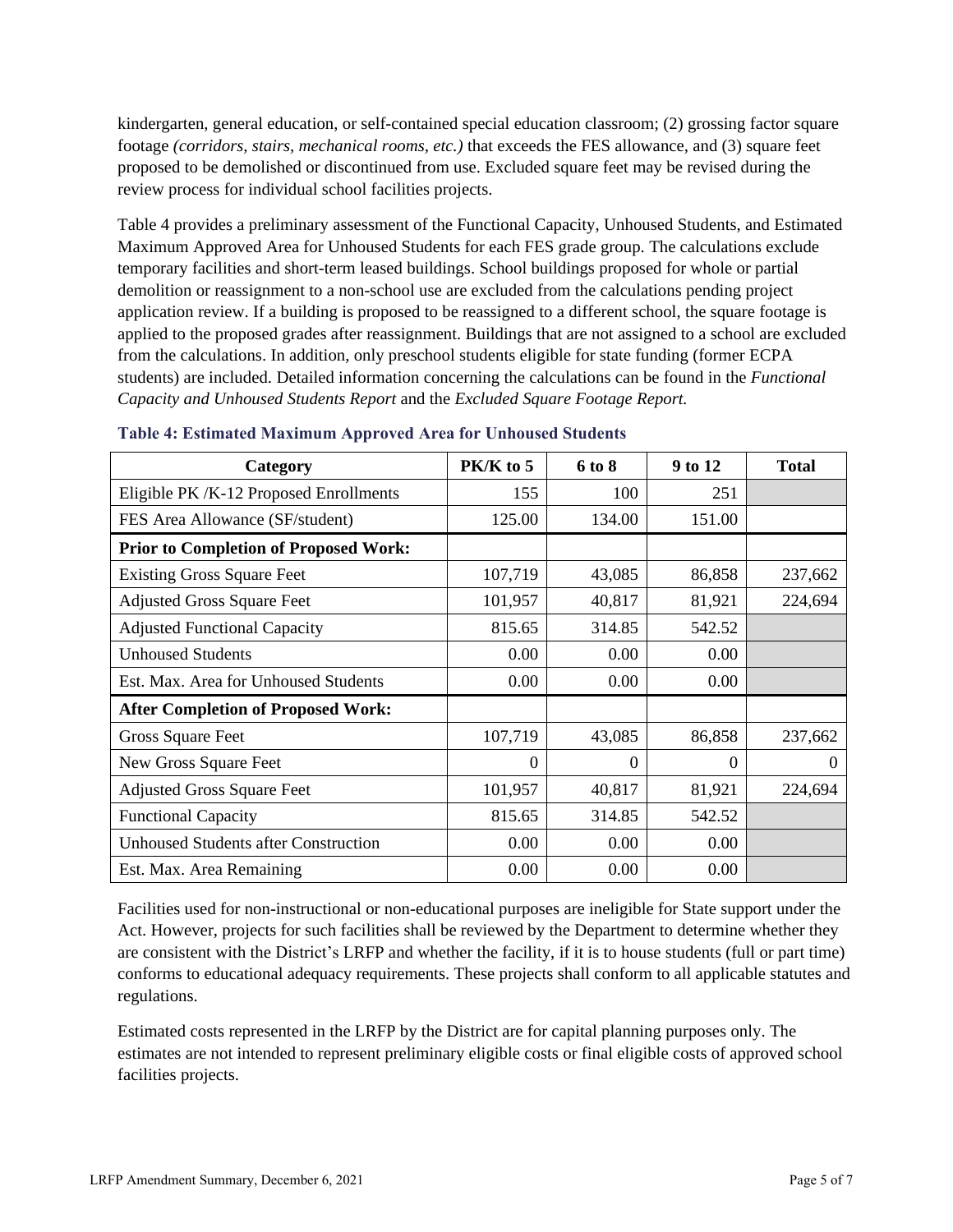Considerations:

- The District does not have approved projects pending completion, as noted in Section 1, that impact the Functional Capacity calculations.
- The Functional Capacity calculations *exclude* square feet proposed for demolition or discontinuation for the following FES grade groups and school buildings pending a feasibility study and project review: n/a.
- Based on the preliminary assessment, the District has Unhoused Students prior to the completion of proposed work for the following FES grade groups: n/a.
- New construction is proposed for the following FES grade groups: n/a.
- **•** Proposed new construction exceeds the estimated maximum area allowance for Unhoused Students prior to the completion of the proposed work for the following grade groups: n/a.
- **The District, based on the preliminary LRFP assessment, will not have Unhoused Students after** completion of the proposed LRFP work. If the District is projected to have Unhoused Students, adequate justification has been provided to confirm educational adequacy in accordance with Section 6 of this determination.

# **Findings:**

Functional Capacity and Unhoused Students calculated in the LRFP are preliminary estimates. Preliminary Eligible Costs (PEC) and Final Eligible Costs (FEC) will be included in the review process for specific school facilities projects. A feasibility study undertaken by the District is required if building demolition or replacement is proposed per N.J.A.C. 6A:26-2.3(b)(10).

## **5. Proposed Work**

The District assessed program space, capacity, and physical plant deficiencies to determine corrective actions. Capital maintenance, or *"system actions,"* address physical plant deficiencies due to operational, building code, and /or life cycle issues. Inventory changes, or *"inventory actions,*" add, alter, or eliminate sites, site amenities, buildings, and/or rooms.

The Act (N.J.S.A. 18A:7G-7b) provides that all school facilities shall be deemed suitable for rehabilitation unless a pre-construction evaluation undertaken by the District demonstrates to the satisfaction of the Commissioner that the structure might pose a risk to the safety of the occupants even after rehabilitation or that rehabilitation is not cost-effective. Pursuant to N.J.A.C. 6A:26-2.3(b)(10), the Commissioner may identify school facilities for which new construction is proposed in lieu of rehabilitation for which it appears from the information presented that new construction is justified, provided, however, that for such school facilities so identified, the District must submit a feasibility study as part of the application for the specific school facilities project. The cost of each proposed building replacement is compared to the cost of additions or rehabilitation required to eliminate health and safety deficiencies and to achieve the District's programmatic model.

Table 5 lists the scope of work proposed for each school based on the building(s) serving their student population. Proposed inventory changes are described in the LRFP website reports titled *"School Asset Inventory Report and "Proposed Room Inventory Report."* Information concerning proposed systems work, or capital maintenance can be found in a supporting document submitted by the District.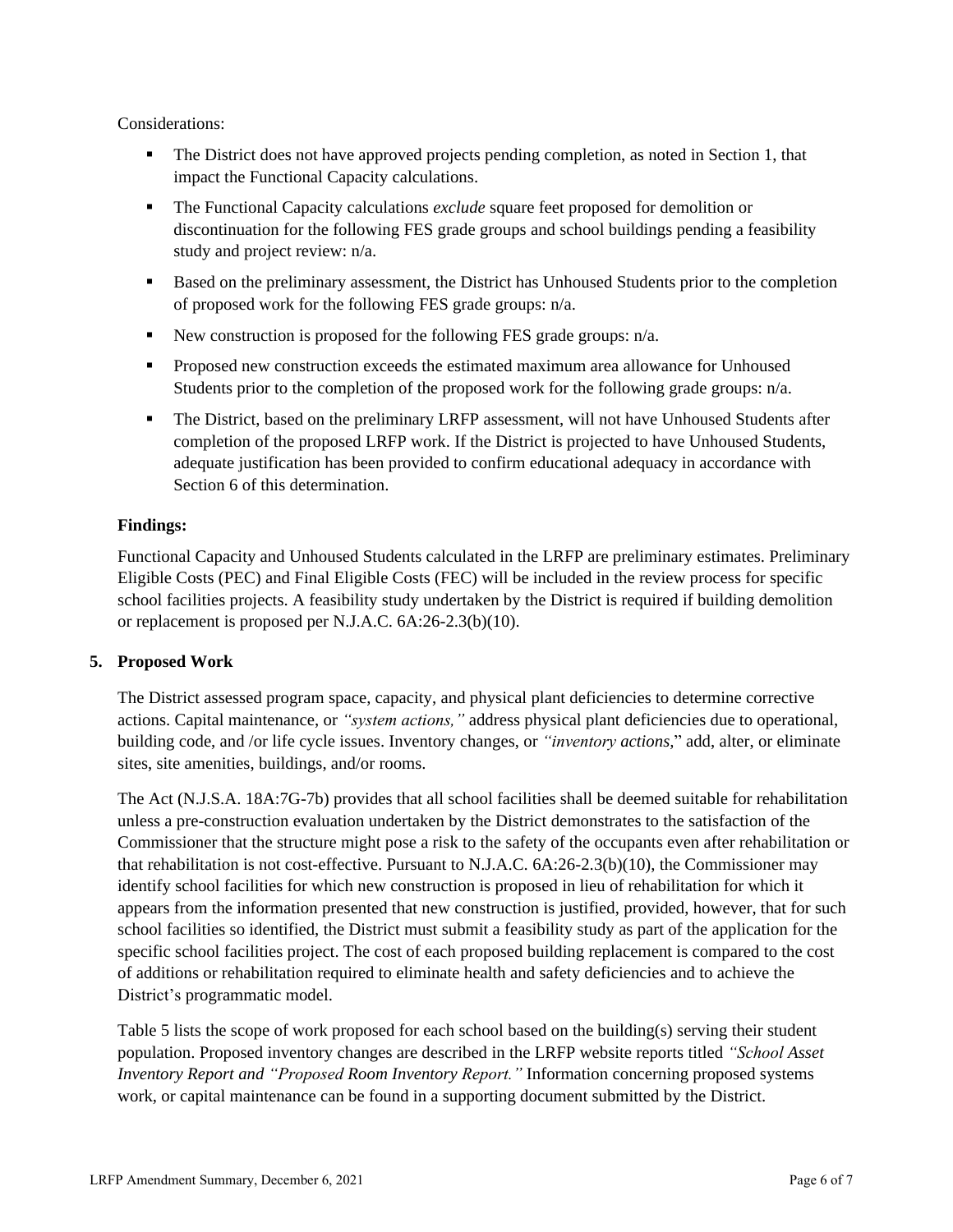Will behele to mpike tibat of hehtime app supply keant kontrolled to k pusific schools and intriduced to the the the submitted to a the the submitted to a the the Delparting is chosts are article to be added: the beadded in the area of the Department and the Department with the **Table 5: School Building Scope of Work** project is submitted to the Department for review and approval.proposed room inventory represented in the LRFP when an application for a specific school facilities

| <b>Proposed Scope of Work</b>                                                                  | <b>Applicable Schools</b>                                                                   |
|------------------------------------------------------------------------------------------------|---------------------------------------------------------------------------------------------|
| <b>Renovation only</b> (no new construction)                                                   |                                                                                             |
| System actions only (no inventory actions)                                                     | Cappello School (050); Mercer ES (070);<br>Mercer HS (055); NJ Regional Day School<br>(005) |
| Existing inventory actions only (no systems actions)                                           | n/a                                                                                         |
| Systems and inventory changes                                                                  | n/a                                                                                         |
| <b>New construction</b>                                                                        |                                                                                             |
| Building addition only (no systems actions)                                                    | n/a                                                                                         |
| Renovation and building addition (system, existing<br>inventory, and new construction actions) | n/a                                                                                         |
| New building on existing site                                                                  | n/a                                                                                         |
| New building on new or expanded site                                                           | n/a                                                                                         |
| Site and building disposal (in addition to above scopes)                                       |                                                                                             |
| Partial building demolition                                                                    | n/a                                                                                         |
| Whole building demolition                                                                      | n/a                                                                                         |
| Site and building disposal or discontinuation of use                                           | n/a                                                                                         |

## **Findings:**

The Department has determined that the proposed work is adequate for approval of the District's LRFP amendment. However, Department approval of proposed work in the LRFP does not imply the District may proceed with a school facilities project. The District must submit individual project applications with cost estimates for Department project approval. Both school facilities project approval and other capital project review require consistency with the District's approved LRFP.

## **6. Proposed Room Inventories and the Facilities Efficiency Standards**

The District's proposed school buildings were evaluated to assess general educational adequacy in terms of compliance with the FES area allowance pursuant to N.J.A.C. 6A:26-2.2 and 2.3.

District schools proposed to provide less square feet per student than the FES after the completion of proposed work as indicated in Table 5 are as follows: n/a

#### **Findings:**

The Department has determined that the District's proposed room inventories are adequate for LRFP approval. If school(s) are proposed to provide less square feet per student than the FES area allowance, the District has provided justification indicating that the educational adequacy of the facility will not be adversely affected and has been granted an FES waiver by the Department pending project submission and review. This determination does not include an assessment of eligible square feet for State support, which